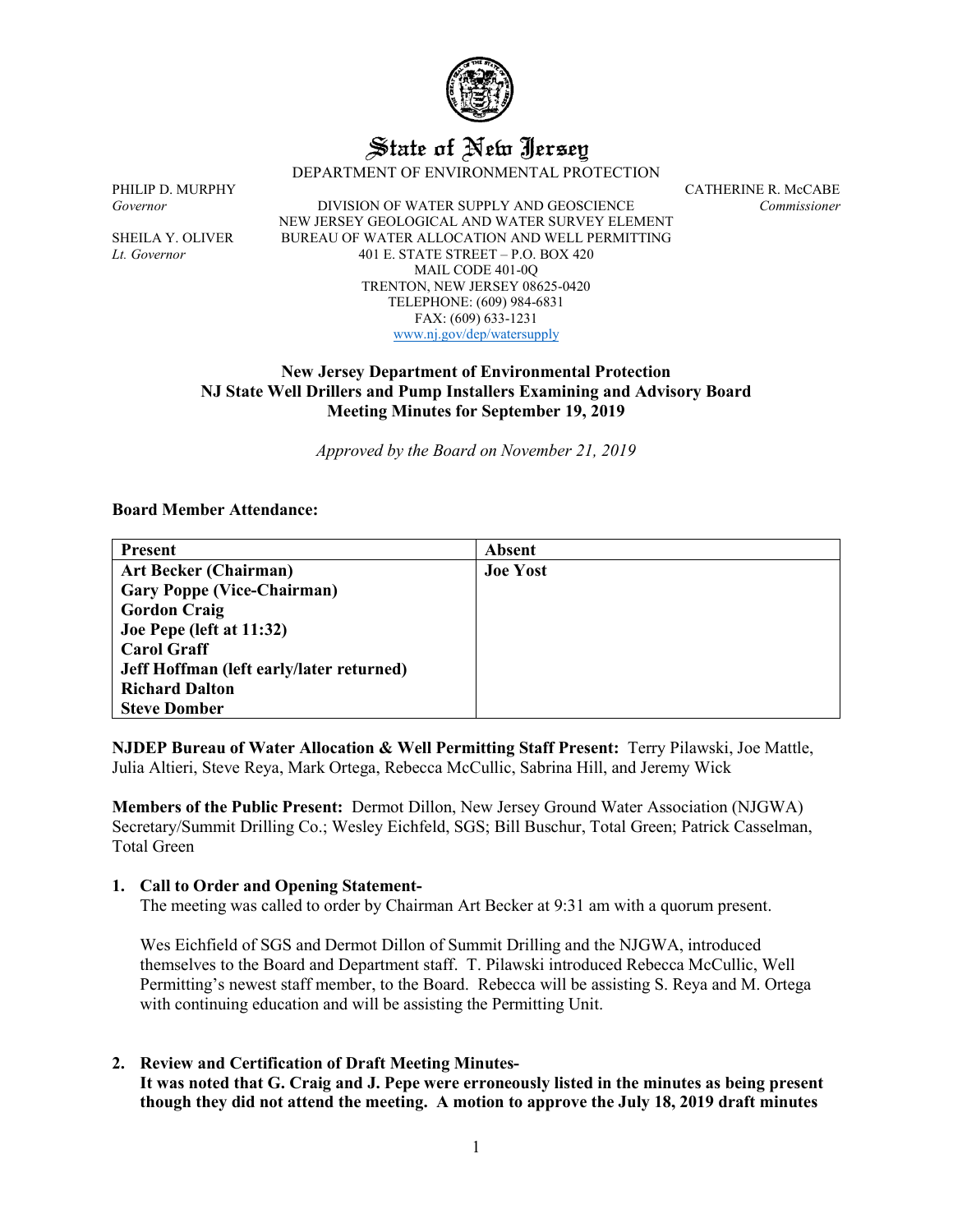**pending this correction was made by G. Poppe, seconded by S. Domber, approved by all except for J. Pepe, G. Craig and J. Hoffman who abstained as they did not attend the meeting.**

- **3. Review and Certification of July 18, 2019 Draft Executive Session Minutes-It was again noted that G. Craig and J. Pepe were erroneously listed in the minutes as being present. A motion to approve the draft minutes pending this correction was made by G. Poppe, seconded by S. Domber and approved by all except for J. Pepe, G. Craig, and J. Hoffman who abstained as they did not attend the meeting.**
- **4. Review and Certification of August 15, 2019 Draft Conference Call Minutes-A motion to approve the draft conference call minutes from August 15, 2019 was made by R. Dalton, seconded by C. Graff and approved by all expect for J. Hoffman, G. Poppe, and A. Becker who abstained as they did not participate in the call.**
- **5. Remaining Calls and Conference Calls-**The Board will physically meet at NJDEP Headquarters (401 E. State St. in Trenton) on the following dates beginning at 9:30 am:

#### **November 21**

Board telephone conference calls will be held during the intervening months to review continuing education course applications and candidates for NJ driller or pump installer licenses. The calls will be held at 10:00 am on the following schedule:

#### **October 17, December 19**

#### **6. Board Meeting Schedule for 2020-**

The Board members were presented with a list of potential 2020 Board meeting dates. After review of the proposed dates the Board members decided to meet on the following dates at NJDEP Headquarters in Trenton beginning at 9:30 am:

#### **January 23, March 26, May 21, July 23, September 24, November 19**

The following dates were selected to hold telephone conference calls to begin at 10:00 am:

# **February 13, April 16, June 18, August 13, October 15, December 15**

#### **7. Board Correspondence-**

S. Reya brought two letters to the Board's attention. The first letter was sent by Board Chairman, Art Becker, to Mr. Kevin Blumhagen. This letter, dated August 23, 2019, approved Mr. Blumhagen's request to postpone the hearing scheduled for potential sanctions against his NJ Pump Installers license to the November 21, 2019 Board meeting. The letter noted that he has until 30 days before the November meeting (October 22, 2019) to confirm his attendance with or without counsel and to provide the Board with any evidence, materials, documents or information to assist the Board in making its recommendation. The second letter was sent to the Board by the NJGWA President, Denis Crayon, regarding a Department of Labor Regulation/Public Works Contractor Registration and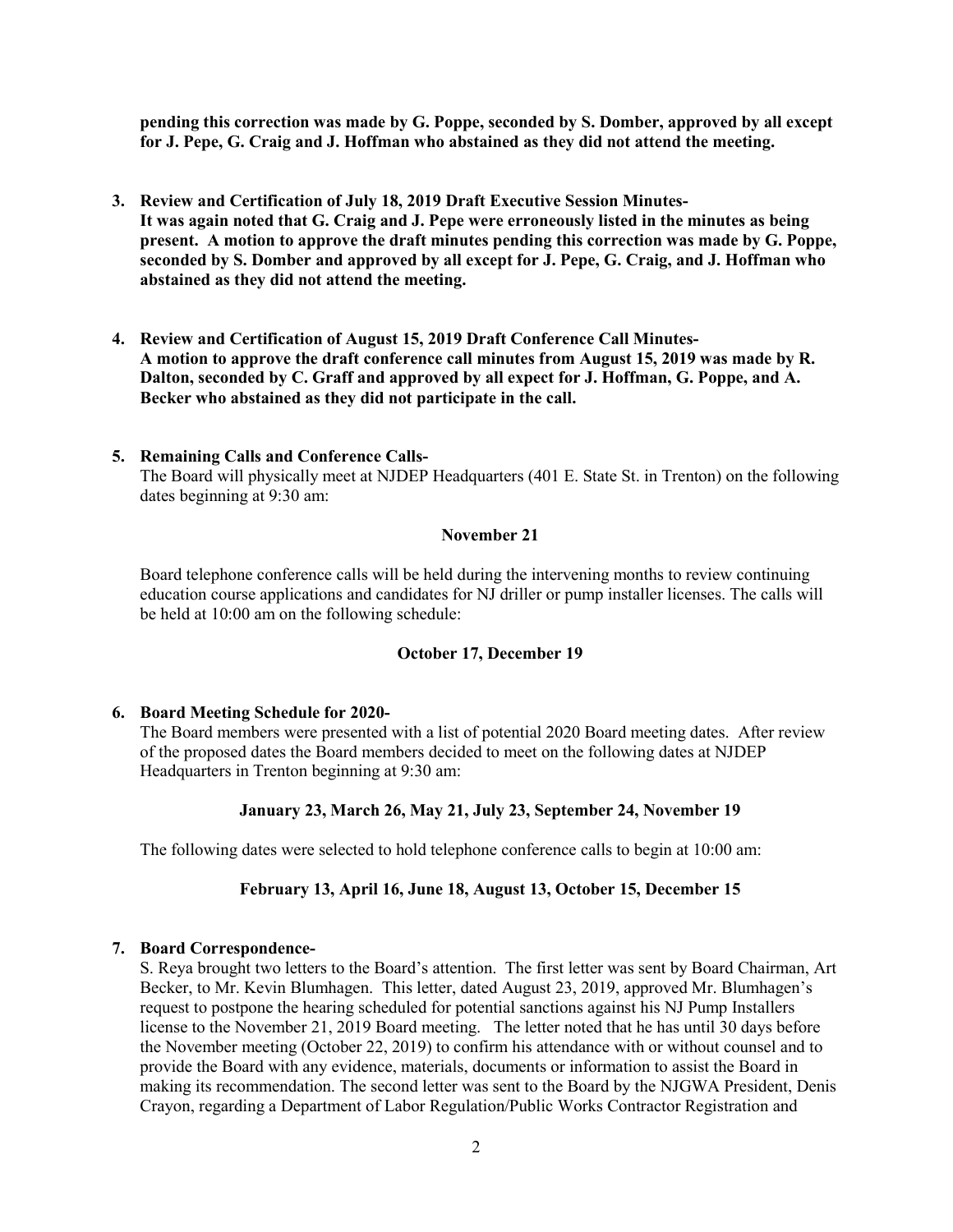apprenticeship requirements that are currently being implemented. A. Becker noted that no additional action is required from the Board on either of these topics.

# **8. Testing and Licensing-**

The Bureau received two (2) license applications for the environmental resource and geotechnical license and three (3) for the pump installer license. S. Reya summarized the license applicant list:

**Environmental Resource & Geotechnical** – Nicholas Lippincott and Leon Ellis **Pump Installer** – Ryan Schinella, Nicholas Schinella, and Edward A. Woolf

The applicants were found to meet the regulatory requirements of N.J.A.C. 7:9D-1.8. A. Becker asked if there was any discussion regarding the license applicants. No further discussion was needed.

# **A motion to approve all five license applicants was made by G. Poppe, seconded by C. Graff, and approved unanimously.**

#### **9. Continuing Education Program-**

A table summarizing one (1) administratively complete course, along with the supporting documentation, was provided to the Board members prior to the meeting for review. The course provider requested two (2) technical continuing education points (CEPs) for the course. Below is the course information:

New Jersey Ground Water Association (NJGWA) September Membership Meeting including Environmental Drilling Methods and Procedures Presentation – **2 Technical CEPs**

S. Reya discussed the list of courses that were originally sent out to the Board via email. Two courses were submitted to the Department, but only one was administratively complete. A. Becker confirmed that if a course provider adds a date to an identical course then a separate application would not need to be submitted. R. Dalton brought up that he does not think that this course should count for the full two points; only one and a half (1.5) points. There was a discussion about changing the amount of points issued for these meetings for the next licensing cycle. S. Reya said that at the end of each licensing cycle the Board can reevaluate the courses and points that were issued, as prescribed in the well rule (N.J.A.C. 7:9D). A. Becker brought up the one and a half  $(1.5)$  credit recommendation noted by R. Dalton and asked for the opinion of other Board members. J. Pepe, G. Craig, and G. Poppe said that they feel that it should be two (2) points. S. Domber said that he is sympathetic to what R. Dalton is saying, but that he has not been to a meeting to directly evaluate whether or not two (2) full training hour credits are warranted based on the supplied agenda. A. Becker discussed the history of the meetings and said he believes they are very good, professional, and informative.

# **A motion to recommend the approval of the NJGWA September Membership Meeting including Environmental Drilling Methods and Procedures Presentation for two (2) technical CEPs was made by G. Poppe, seconded by G. Craig, and approved by all except for R. Dalton who was opposed.**

M. Ortega discussed the progress made among licensees obtaining CEPs for their license renewals. He stated that, as of September 17, 2019, 11 percent of licensees have completed the CEP requirement needed for their renewal in 2020. He said that about 26 percent of licensees have started obtaining CEPs but have not completed the seven (7) CEPs needed for their renewal. The remaining 63 percent have not yet started to obtain CEPs. M. Ortega noted that there are a few classes coming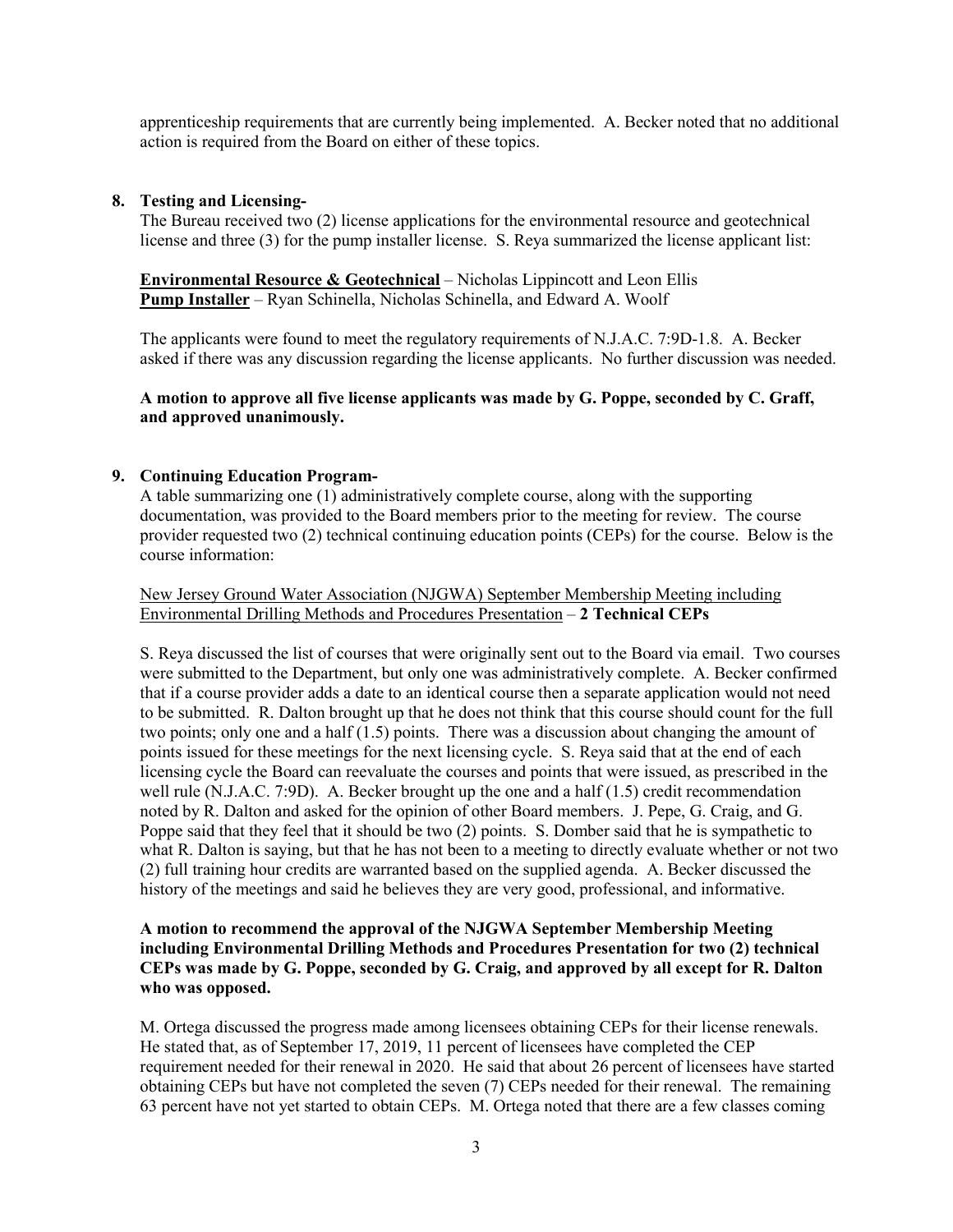up that a lot of pump installers will likely attend. He also pointed out that he had been receiving a lot of certificates and inquires after the Department recently sent out a mass mailing about continuing education. He told the Board that he will be able to provide a clearer picture at the January meeting because the licensees that are relying solely on NJGWA for their CEPs will have obtained the necessary amount of points.

#### **10. Update on Closed Loop Geothermal Test Well Installation at Princeton University-**

S. Reya discussed the Princeton geothermal project with the Board. He recapped the purpose of the project and the original specifications of the proposed closed loop geothermal test well. American Augering and Ditching Co., Inc. (American) was subcontracted to drill this well. A New Jersey licensed well driller of the proper class was on site while drilling activities were taking place. American's polycrystalline diamond compact (PDC) bit was used for the first 100 or so feet of drilling before it became damaged by the formation. It was decided to switch to an air hammer and reduce the size of the borehole diameter, so a new well design was submitted to the Department. The revised design used the smaller size Rygan pipe and included a seven (7) inch, 380-foot temporary casing intended to case off a highly productive water bearing zone.

S. Reya continued to inform the Board that while drilling, American encountered approximately 400 to 600 GPM in the first 200 feet. The water was contained in baker tanks. Upon completion of the well, American was able to successfully retrieve the temporary casing with no issues. Once the temporary casing was installed, there were no issues with the quantity of water. S. Reya noted that after American switched their PDC bit to an air hammer, they drilled to a total depth of 1,440 feet; the original intended depth of the project was 1,500 feet.

S. Reya stated that the United States Geological Survey logged the well. The well was logged with the temporary casing in place, so there is no information for the first 380 feet. A drift interpretation shows that the borehole goes 140 feet to the south, toward Route 1. A. Becker said that something like that can be better managed by using different tooling and approaches. S. Reya discussed his concerns about the project. He said that when the temporary casing was retracted about 80 feet of the hole was filled in due to the cuttings that fell back into the borehole.

S. Reya talked about the issues that were encountered with grouting. He indicated that no issues were encountered while grouting shallower than 1,000 feet. While grouting deeper than 1,000 feet, American had several issues with the grout line. He said that the site engineers are considering a 1,100-foot target depth moving forward. The site engineers are thinking about doing four (4) more test wells, based on the latest information he has been given. A. Becker asked who the construction manager. S. Reya said that Whiting Tuner was the company. G. Craig asked if the Board could request that a geothermal expert be out on site as a permit condition. He recommended that a geothermal inspector certified by the International Ground Source Heat Pump Association (IGSHPA) be out on site for the duration of the project. A. Becker agreed with G. Craig and expressed that this entity should only be interfacing with the Department. G. Poppe said that he agrees with G. Craig and A. Becker. Based on the scope of the project that has been noted as involving as many as 1,000 wells that are drilled over 1,000 ft. Board members felt there was no way the Department would adequately be able to oversee the drilling and grouting operations and that the potential to negatively impact groundwater necessitates direct oversight of the project.

**G. Craig made a motion to require that a special condition be put on well permits associated with the Princeton geothermal project. The special condition should require that an IGSHPA certified geothermal inspector should be on site for each well installation and report their**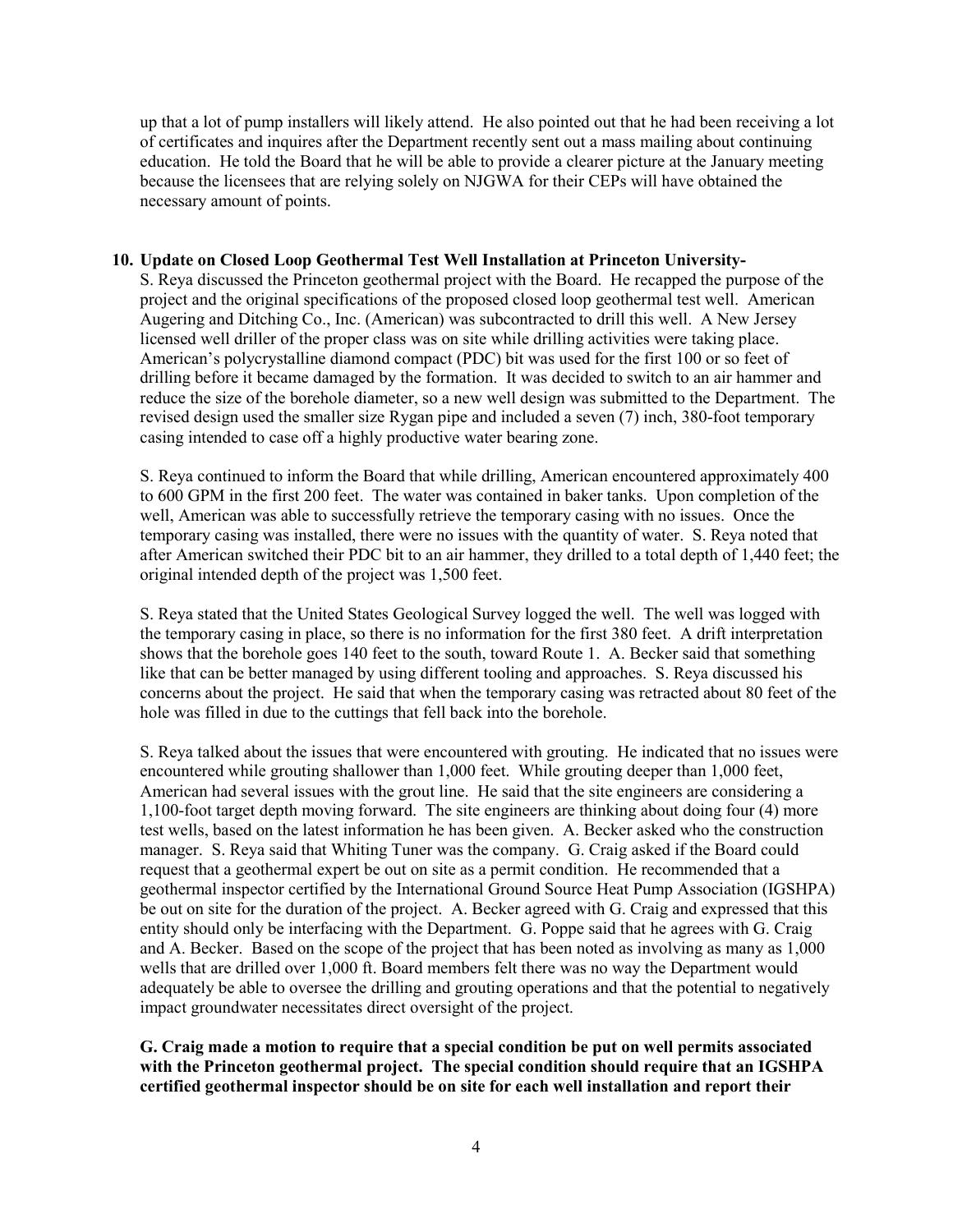#### **findings directly and only to the Department. G. Poppe seconded the motion and it was approved unanimously.**

S. Reya then showed the Board members photos for the days when he was on-site, which included some of the drilling and all of the geothermal pipe/tremie line installation and grouting. S. Reya said that the well record containing the driller's log has not yet been submitted. G. Craig and A. Becker discussed their concerns about the wells intersecting based on the vertical drift encountered when drilling the first well and the ramifications of the large volume of water potentially disturbing the grout.

J. Wick arrived at 10:29

# **11. Direct Exchange Geothermal Presentation-**

A. Becker opened this topic by noting that Direct Exchange (DX) geothermal systems have never been approved in the state and that although he realizes the time sensitivity of reviewing supplied documentation, the Board would need time to ask questions and evaluate all of the documentation and answers provided by the product representatives in attendance. Bill Buschur and Patrick Casselman of Total Green Manufacturing (Total Green) were introduced to the Board and staff members. Mr. Casselman provided some background information for DX geothermal systems including specifics on the different refrigerants used over the years. He said that they use copper loops that their maximum depth is 100-feet. These systems typically use a use a two (2) to three (3) inch borehole. Patrick acknowledged that their company is aware the Board and Department staff has expressed concerns with the pH of water in New Jersey and how it would react with the copper pipe. He said that they can sleeve the copper in PVC to address the concern that the copper piping would corrode and release the refrigerant. They also noted that they employ cathodic protection systems to protect the horizontal copper pipe components from corrosion. Patrick said these wells are good for small properties because the wells are installed diagonally about seven (7) feet apart, which means DX systems can be installed within a small footprint.

A. Becker asked how the wells were constructed. The Total Green representatives explained that there are two methods of constructing these wells. The first method is to drill vertical wells to approximately 100-feet. This method requires less loops to be installed. The second method is to drill diagonal wells to approximately 70-feet.

G. Poppe asked about grouting specifications for the product. Bill Buscher said that their grout is very fluid and can be pumped down a half inch tremie pipe. A. Becker asked R. Dalton to review the grout information thoroughly when he has a chance. Bill said that there is Portland cement in the mix as well as a variety of other products for which he provided the Safety Data Sheets.

Bill said that he has concerns with the well rule in respect to the American Society for Testing and Materials (ASTM) standard which dictates how grout should be tested for permeability. He said that the United States Army Corps of Engineers standard C48 should be used for non-porous materials. He indicated that ASTM standard 5084 should only be used for porous materials, such as bentonite. R. Dalton said that he talked to the individuals at ASTM regarding these standards and the recommendations that he received were intended to cover both porous and non-porous grouts. He said that the Department has received hundreds of samples to back up the permeability data. Bill stated that he's comfortable testing their grout against ASTM standard 5084, but that no other state will allow that test because their grout is non-porous. A. Becker asked the Department staff to research the ASTM standard.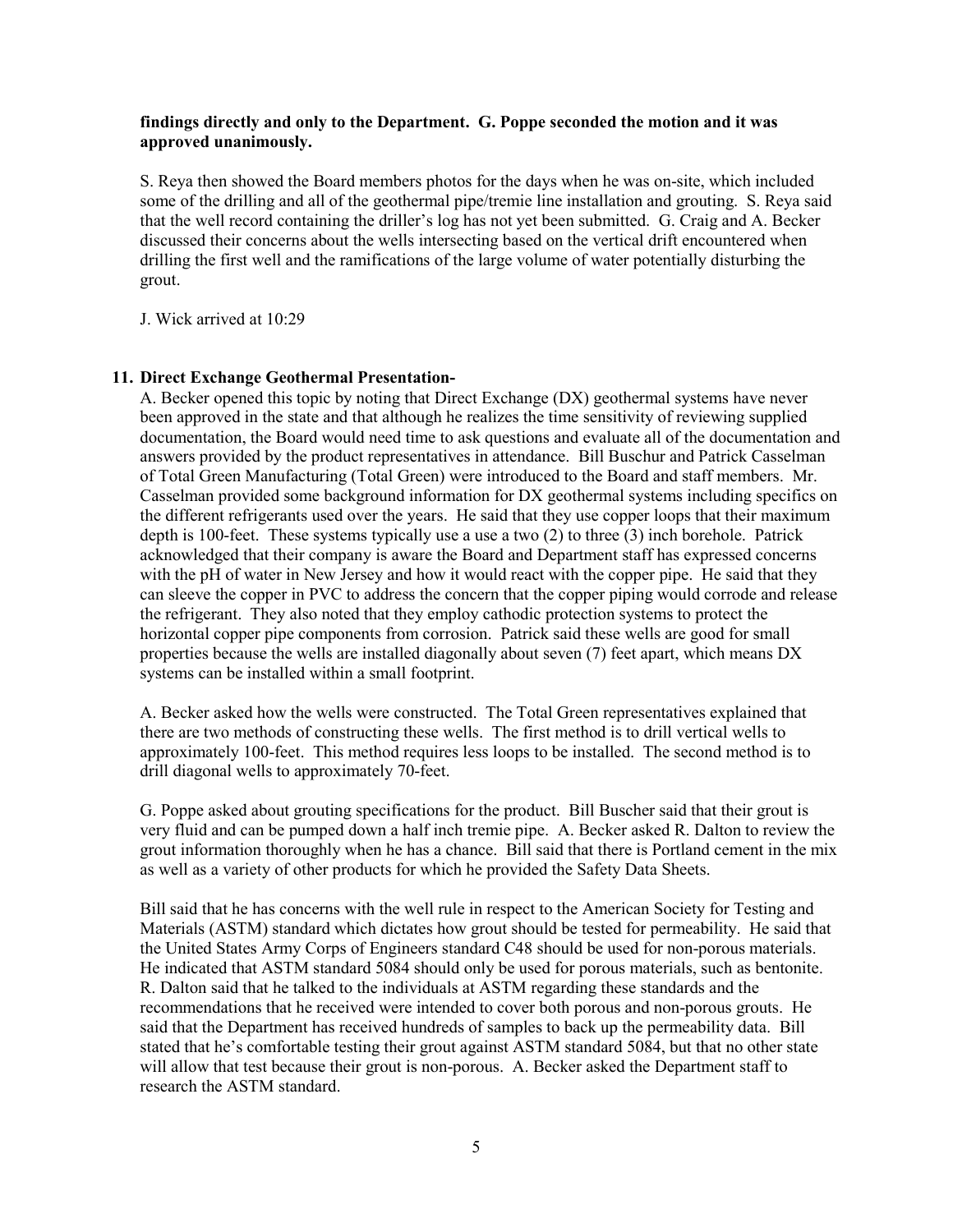#### J. Pepe departed the meeting at 11:32 am.

G. Craig asked about the different sleeves that they use around the copper pipe as the supplied documentation, dated August 19, 2019, appeared to illustrate multiple methods that could be utilized and it was not clear what was being proposed for use in NJ. The Total Green staff noted that there is a plastic coating that they are currently working on and a thin wall PVC pipe that the can currently use as a casing around the loop. G. Craig brought up the four (4) inch oversized borehole requirement in the well rule. The PVC casing that was presented was one and a half (1.5) inches so the borehole would need to be at least five and a half (5.5) inches. G. Craig said that he did not believe the Department will not allow an undersized borehole. Mr. Buscher noted that they do not foresee any issues with such a requirement. A. Becker said that there would need to be centralizers if they're installing wells diagonally. Patrick said that they already use centralizers.

A. Becker asked about their installer certification process noted in the documentation. Bill explained that Total Green trains people to install the copper piping. They plan on using New Jersey licensed well drillers to drill the borehole needed for the pipes. Bill continued by stating that Total Green offers a three (3) day training program that also covers repairing existing systems.

A. Becker asked if Total Green would need to get any approval from the Department since they are proposing installing the copper in the PVC. G. Craig and S. Reya pointed out that the copper and refrigerant are not approved in the rule. The use of copper pipe, refrigerant, and grout mixture need to be approved by the Department prior to installation. A. Becker and G. Craig noted that PVC pipe sleeve proposed by Total Green addresses the significant prior concerns with this technology.

Patrick and Bill were thanked for their time by A. Becker.

A Becker asked if there was anything needed from the Board for the DX review. G. Craig said that the grout would need to be field tested before any further action can be taken. It was noted that they would have to pump down grout down a borehole using the grout mixture and tremie pipe of the dimensions specified in the product literature provided. G. Craig said that he was comfortable with such installations if they meet the four (4) inch oversized borehole requirement. It was further stated if the grout can be demonstrated to meet the permeability requirements specified in the rule and can be field tested to be emplaced in accordance with the rule, members would be that the Department approve installation of these wells within the state as at would be demonstrated to be adequately protective of groundwater. R. Dalton said that he would want to see the grout information completed before deciding. He feels that the copper would not last in South Jersey due to the pH of the groundwater, which would mean using the PVC sleeve would be a necessity. He also brought up the refrigerant and A. Becker said that what they submitted to us looks very comprehensive. C. Graff said that once everything is submitted then the Board will take a vote at an upcoming meeting.

# **12. Enforcement Update-**

J. Altieri provided the Board with a summary of field activity between July 18, 2019 and September 19, 2019 as follows:

#### **Field Inspections – July 18, 2019 – September 19, 2019 (4 total)**

- Issue: Bureau staff spot checked the drilling of geotechnical borings in Princeton, Mercer County. Part of random field inspection activities.
	- o Enforcement Action- No further action, boring in compliance at time of field visit. A NJ licensed driller was onsite operating the drill rig.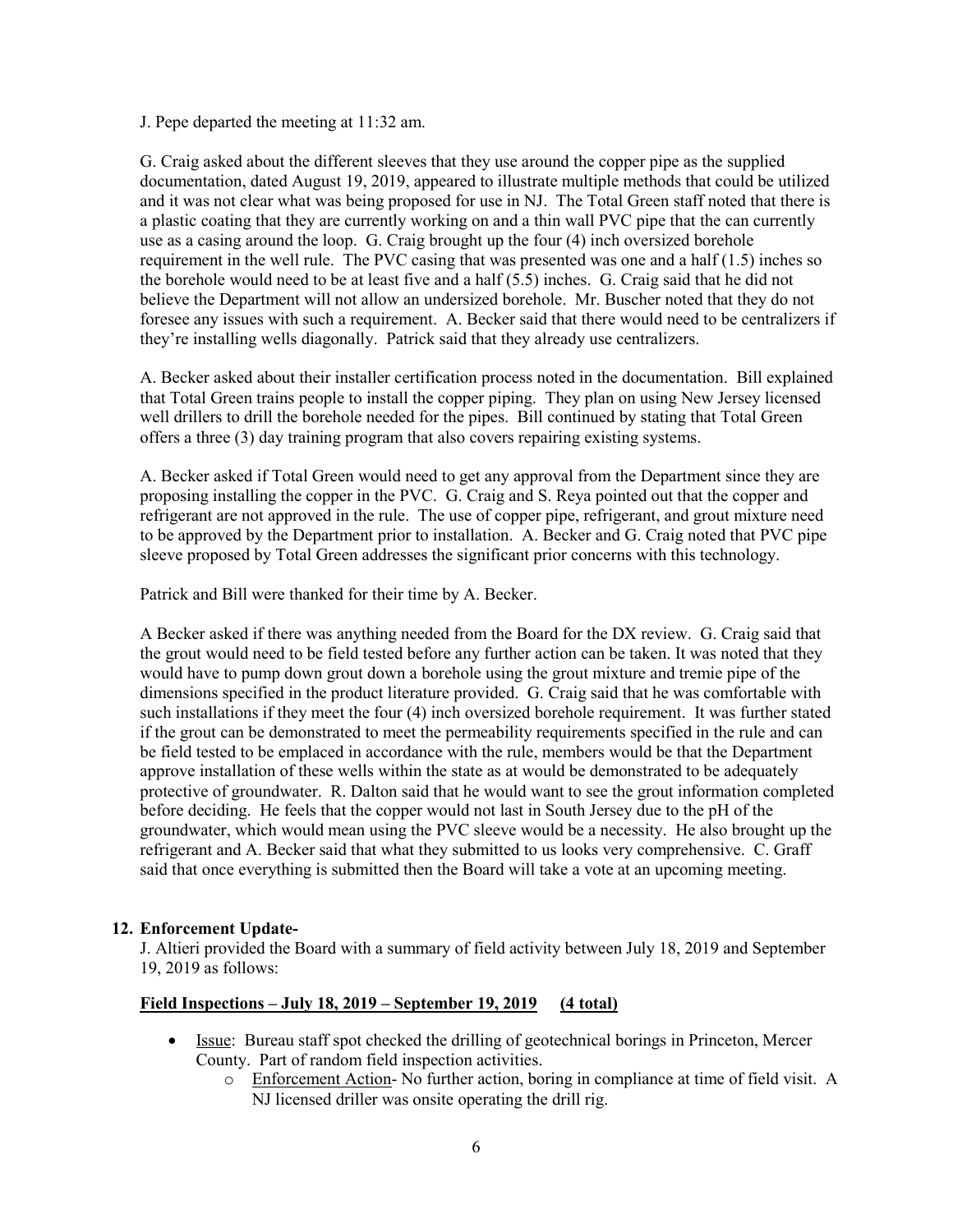- Issue: Bureau staff field inspected est. 1,500-foot closed loop geothermal test well installation constructed for designing a proposed well field in Princeton, Mercer County.
	- o Enforcement Action- No further action currently.

# **New Investigation-alleged unlicensed pump installation – August 29, 2019**

- Issue: Suspected unlicensed, well pump installation activity in Little Falls Twp., Passaic County. Staff from the NJDEP Bureau of Water Systems Engineering reported a Plumbing, Heating and Cooling Company replacing a well pump and pressure tank, allegedly without the on-site supervision of a New Jersey licensed well driller or pump installer.
	- o Alleged Violations: During a review for a level 2 Assessment conducted by the Department, copies of invoices were submitted describing pump and tank work installation that would qualify as needing a license or the on-site supervision of a licensed pump installer or well driller to perform the work.
	- o Enforcement Action- Bureau staff confirmed, after a review of Bureau license files that the owner of the company does not have an appropriate license. Notice of Noncompliance was issued, further investigation pending by the Department.

# **Status update- Ongoing Administrative Hearings - ADR Requested by the Department**

- Issue: Administrative Hearing requests filed by well drillers and their companies to dispute five cases of improper permitting, grouting and constructing of domestic and irrigation wells. Hearing requests were granted by the Department. DEP Office of Dispute Resolution requesting affected parties to take part in Alternate Dispute Resolution (ADR) process instead.
	- o Update-Second letter dated September 3, 2019 from Department's Office of Dispute Resolution to one of the licensed well driller requesting his confirmation of ADR participation. Deadline for confirmation is September 20, 2019. If not confirmed by driller, ADR offer expires and case proceeds to full hearing process. No response received as of today.
	- o Update-One NOCAPA needed to be resent, Department could not confirm individual received original document due to wrong address.

# **13. Program Updates-**

T. Pilawski updated the Board regarding the Woodbury geothermal well field. She said that the compliance plan was approved by the Department on August 22, 2019. The remaining onsite well field containing approximately 78 improperly installed closed loop geothermal wells will be recommissioned using sonic drilling. Summit Drilling, the company completing the recommissioning plan, will need to obtain authorization numbers and well permits to recommission the existing wells.

T. Pilawski brought up the well rule changes. She said that the Office of Legal Affairs has the changes in hand. She said that there has been significant progress in getting the rules fixed.

T. Pilawski also welcomed Rebecca McCullic officially to the Well Permitting Section. She also informed the Board that most of the Well Permitting Section is being moved to different cubicles in the coming weeks.

# **14. Soil Borer/Journeyman (Class B) License Upgrade Class-**